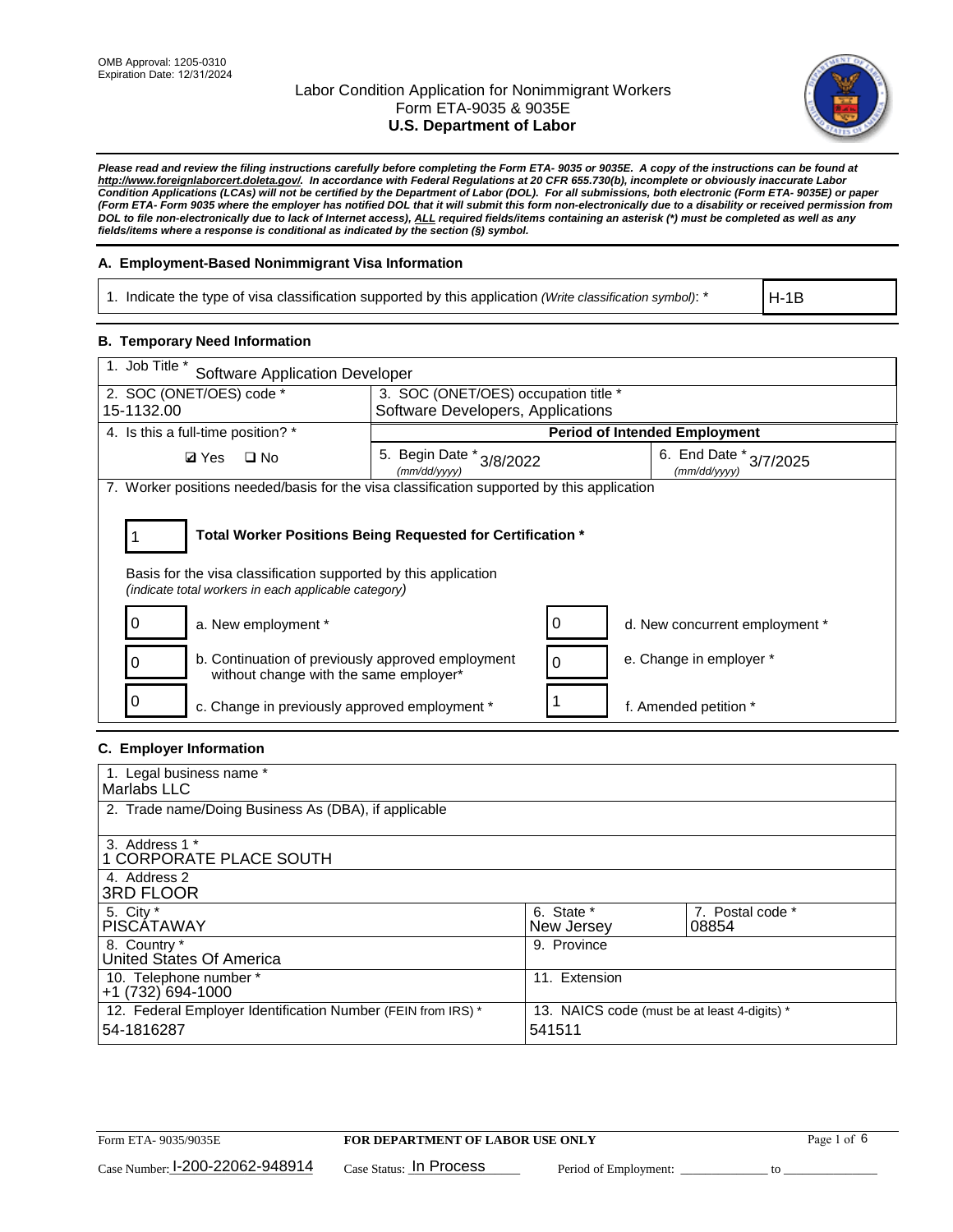

## **D. Employer Point of Contact Information**

**Important Note**: The information contained in this Section must be that of an employee of the employer who is authorized to act on behalf of the employer in labor certification matters. The information in this Section must be different from the agent or attorney information listed in Section E, unless the attorney is an employee of the employer.

| 1. Contact's last (family) name *               | 2. First (given) name * |                          | 3. Middle name(s)         |
|-------------------------------------------------|-------------------------|--------------------------|---------------------------|
| Vidyadharan                                     | Sanjay                  |                          |                           |
| 4. Contact's job title *<br>Chief Legal Officer |                         |                          |                           |
| 5. Address 1 *<br>1 CORPORATE PLACE SOUTH       |                         |                          |                           |
| 6. Address 2<br><b>3RD FLOOR</b>                |                         |                          |                           |
| 7. City *<br><b>PISCÁTAWAY</b>                  |                         | 8. State *<br>New Jersey | 9. Postal code *<br>08854 |
| 10. Country *<br>United States Of America       |                         | 11. Province             |                           |
| 12. Telephone number *                          | 13. Extension           | 14. E-Mail address       |                           |
| +1 (732) 694-1000                               | 1600                    | sanjay@marlabs.com       |                           |

# **E. Attorney or Agent Information (If applicable)**

**Important Note**: The employer authorizes the attorney or agent identified in this section to act on its behalf in connection with the filing of this application.

| 1. Is the employer represented by an attorney or agent in the filing of this application? *<br>If "Yes," complete the remainder of Section E below. |                         |              |                               | $\Box$ Yes        | <b>ØNo</b>                                           |  |
|-----------------------------------------------------------------------------------------------------------------------------------------------------|-------------------------|--------------|-------------------------------|-------------------|------------------------------------------------------|--|
| 2. Attorney or Agent's last (family) name §                                                                                                         | 3. First (given) name § |              |                               | 4. Middle name(s) |                                                      |  |
| 5. Address 1 §                                                                                                                                      |                         |              |                               |                   |                                                      |  |
| 6. Address 2                                                                                                                                        |                         |              |                               |                   |                                                      |  |
| 7. City §                                                                                                                                           |                         | 8. State §   |                               |                   | 9. Postal code §                                     |  |
| 10. Country §                                                                                                                                       |                         | 11. Province |                               |                   |                                                      |  |
| 12. Telephone number §                                                                                                                              | 13. Extension           |              | 14. E-Mail address            |                   |                                                      |  |
| 15. Law firm/Business name §                                                                                                                        |                         |              | 16. Law firm/Business FEIN §  |                   |                                                      |  |
| 17. State Bar number (only if attorney) §                                                                                                           |                         |              | standing (only if attorney) § |                   | 18. State of highest court where attorney is in good |  |
| 19. Name of the highest State court where attorney is in good standing (only if attorney) §                                                         |                         |              |                               |                   |                                                      |  |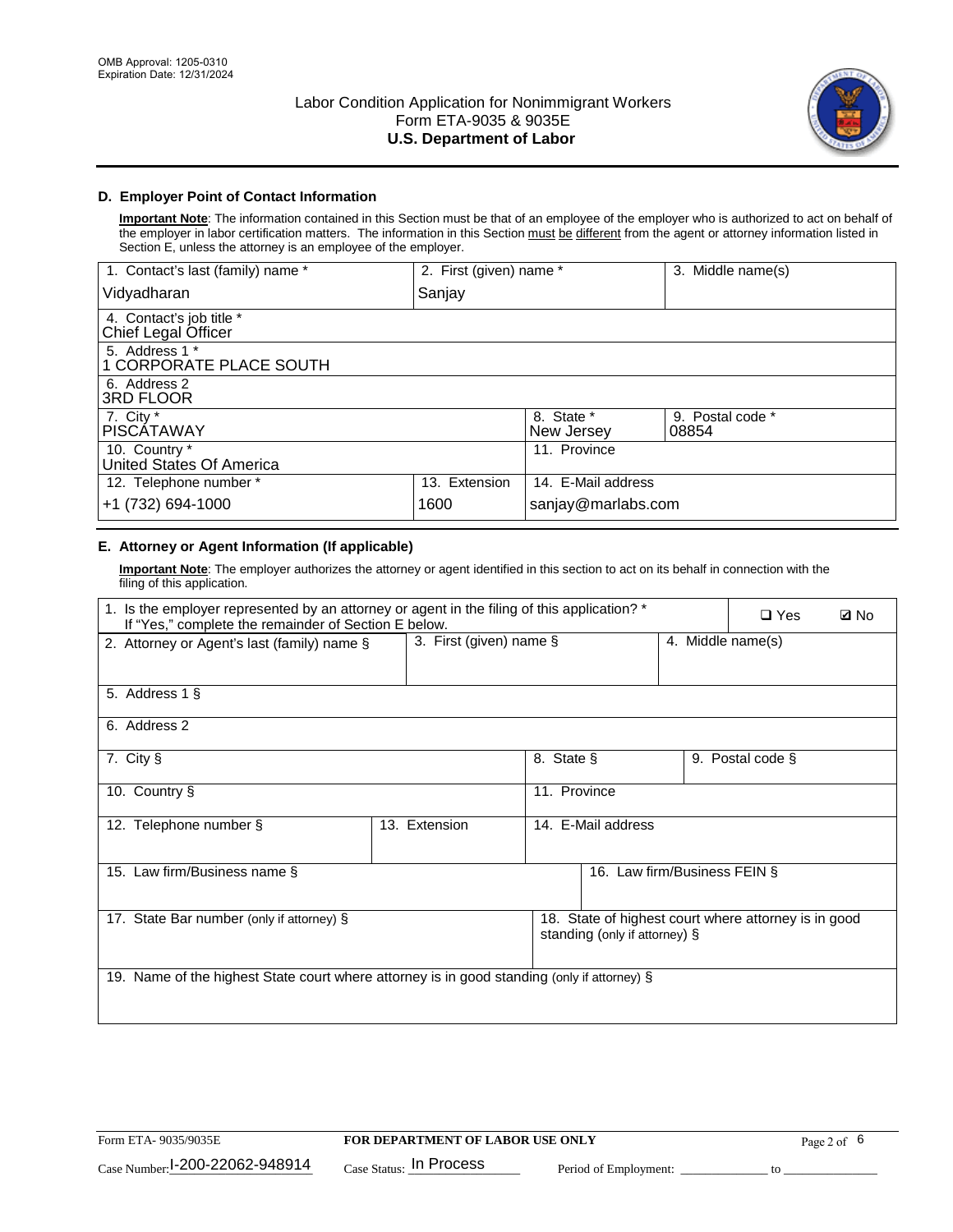

#### **F. Employment and Wage Information**

**Important Note**: The employer must define the intended place(s) of employment with as much geographic specificity as possible. Each intended place(s) of employment listed below must be the worksite or physical location where the work will actually be performed and cannot be a P.O. Box. The employer must identify all intended places of employment, including those of short duration, on the LCA. 20 CFR 655.730(c)(5). If the employer is submitting this form non-electronically and the work is expected to be performed in more than one location, an attachment must be submitted in order to complete this section. An employer has the option to use either a single Form ETA-9035/9035E or multiple forms to disclose all intended places of employment. If the employer has more than ten (10) intended places of employment at the time of filing this application, the employer must file as many additional LCAs as are necessary to list all intended places of employment. See the form instructions for further information about identifying all intended places of employment.

#### a.*Place of Employment Information* 1

| 1. Enter the estimated number of workers that will perform work at this place of employment under<br>the LCA.*                 | 1                                                                                                     |                          |  |  |  |  |  |
|--------------------------------------------------------------------------------------------------------------------------------|-------------------------------------------------------------------------------------------------------|--------------------------|--|--|--|--|--|
| 2. Indicate whether the worker(s) subject to this LCA will be placed with a secondary entity at this<br>place of employment. * | <b>Ø</b> Yes<br>$\square$ No                                                                          |                          |  |  |  |  |  |
| 3. If "Yes" to question 2, provide the legal business name of the secondary entity. §                                          |                                                                                                       |                          |  |  |  |  |  |
| Verizon                                                                                                                        |                                                                                                       |                          |  |  |  |  |  |
| 4. Address 1 *<br>2055 Barrett Lakes Blvd NW, APT# 1528                                                                        |                                                                                                       |                          |  |  |  |  |  |
| 5. Address 2                                                                                                                   |                                                                                                       |                          |  |  |  |  |  |
| 6. City $*$<br>Kennesaw                                                                                                        | 7. County *<br>Cobb                                                                                   |                          |  |  |  |  |  |
| 8. State/District/Territory *<br>Georgia                                                                                       | 9. Postal code *<br>30144                                                                             |                          |  |  |  |  |  |
| 10. Wage Rate Paid to Nonimmigrant Workers *                                                                                   | 10a. Per: (Choose only one)*                                                                          |                          |  |  |  |  |  |
| From $\$$ 94400 00<br>To: $$$                                                                                                  | □ Hour □ Week □ Bi-Weekly □ Month ☑ Year                                                              |                          |  |  |  |  |  |
| 11. Prevailing Wage Rate *                                                                                                     | 11a. Per: (Choose only one)*                                                                          |                          |  |  |  |  |  |
| $\sin 87485$ 00                                                                                                                | □ Hour □ Week □ Bi-Weekly □ Month ☑ Year                                                              |                          |  |  |  |  |  |
| Questions 12-14. Identify the source used for the prevailing wage (PW) (check and fully complete only one): *                  |                                                                                                       |                          |  |  |  |  |  |
| 12.<br>A Prevailing Wage Determination (PWD) issued by the Department of Labor                                                 |                                                                                                       | a. PWD tracking number § |  |  |  |  |  |
| 13.<br>A PW obtained independently from the Occupational Employment Statistics (OES) Program<br>$\blacktriangledown$           |                                                                                                       |                          |  |  |  |  |  |
| a. Wage Level (check one): §                                                                                                   |                                                                                                       | b. Source Year §         |  |  |  |  |  |
| ☑ ⊪<br>□⊪<br>$\Box$ IV<br>⊓⊥<br>$\Box$ N/A                                                                                     |                                                                                                       | 7/1/2021 - 6/30/2022     |  |  |  |  |  |
| 14.                                                                                                                            | A PW obtained using another legitimate source (other than OES) or an independent authoritative source |                          |  |  |  |  |  |
| a. Source Type (check one): §<br>b. Source Year §                                                                              |                                                                                                       |                          |  |  |  |  |  |
| $\Box$ CBA<br>$\Box$ DBA<br>$\square$ SCA<br>$\Box$ Other/ PW Survey                                                           |                                                                                                       |                          |  |  |  |  |  |
| c. If responded "Other/ PW Survey" in question 14.a, enter the name of the survey producer or publisher §                      |                                                                                                       |                          |  |  |  |  |  |
|                                                                                                                                |                                                                                                       |                          |  |  |  |  |  |
|                                                                                                                                | d. If responded "Other/ PW Survey" in question 14.a, enter the title or name of the PW survey §       |                          |  |  |  |  |  |
|                                                                                                                                |                                                                                                       |                          |  |  |  |  |  |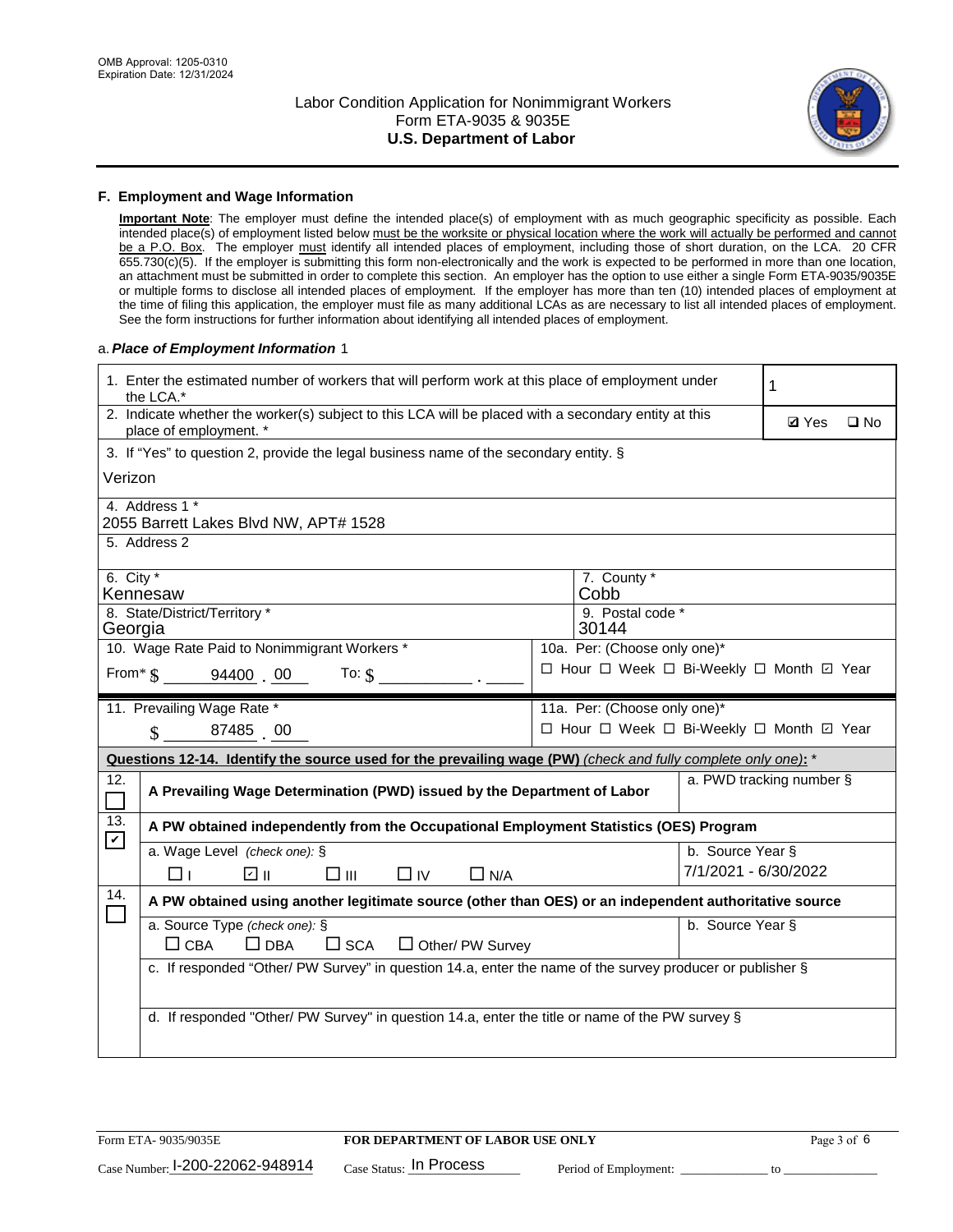

# **G. Employer Labor Condition Statements**

! *Important Note:* In order for your application to be processed, you MUST read Section G of the Form ETA-9035CP - General Instructions for the 9035 & 9035E under the heading "Employer Labor Condition Statements" and agree to all four (4) labor condition statements summarized below:

- (1) **Wages:** The employer shall pay nonimmigrant workers at least the prevailing wage or the employer's actual wage, whichever is higher, and pay for non-productive time. The employer shall offer nonimmigrant workers benefits and eligibility for benefits provided as compensation for services on the same basis as the employer offers to U.S. workers. The employer shall not make deductions to recoup a business expense(s) of the employer including attorney fees and other costs connected to the performance of H-1B, H-1B1, or E-3 program functions which are required to be performed by the employer. This includes expenses related to the preparation and filing of this LCA and related visa petition information. 20 CFR 655.731;
- (2) **Working Conditions:** The employer shall provide working conditions for nonimmigrants which will not adversely affect the working conditions of workers similarly employed. The employer's obligation regarding working conditions shall extend for the duration of the validity period of the certified LCA or the period during which the worker(s) working pursuant to this LCA is employed by the employer, whichever is longer. 20 CFR 655.732;
- (3) **Strike, Lockout, or Work Stoppage:** At the time of filing this LCA, the employer is not involved in a strike, lockout, or work stoppage in the course of a labor dispute in the occupational classification in the area(s) of intended employment. The employer will notify the Department of Labor within 3 days of the occurrence of a strike or lockout in the occupation, and in that event the LCA will not be used to support a petition filing with the U.S. Citizenship and Immigration Services (USCIS) until the DOL Employment and Training Administration (ETA) determines that the strike or lockout has ended. 20 CFR 655.733; and
- (4) **Notice:** Notice of the LCA filing was provided no more than 30 days before the filing of this LCA or will be provided on the day this LCA is filed to the bargaining representative in the occupation and area of intended employment, or if there is no bargaining representative, to workers in the occupation at the place(s) of employment either by electronic or physical posting. This notice was or will be posted for a total period of 10 days, except that if employees are provided individual direct notice by e-mail, notification need only be given once. A copy of the notice documentation will be maintained in the employer's public access file. A copy of this LCA will be provided to each nonimmigrant worker employed pursuant to the LCA. The employer shall, no later than the date the worker(s) report to work at the place(s) of employment, provide a signed copy of the certified LCA to the worker(s) working pursuant to this LCA. 20 CFR 655.734.

1. **I have read and agree to** Labor Condition Statements 1, 2, 3, and 4 above and as fully explained in Section G of the Form ETA-9035CP – General Instructions for the 9035 & 9035E and the Department's regulations at 20 CFR 655 Subpart H. \*

**Ø**Yes ロNo

#### **H. Additional Employer Labor Condition Statements –H-1B Employers ONLY**

!**Important Note***:* In order for your H-1B application to be processed, you MUST read Section H – Subsection 1 of the Form ETA 9035CP – General Instructions for the 9035 & 9035E under the heading "Additional Employer Labor Condition Statements" and answer the questions below.

#### *a. Subsection 1*

| 1. At the time of filing this LCA, is the employer H-1B dependent? §                                                                                                                                                                                          |  |              | $\square$ No |              |
|---------------------------------------------------------------------------------------------------------------------------------------------------------------------------------------------------------------------------------------------------------------|--|--------------|--------------|--------------|
| 2. At the time of filing this LCA, is the employer a willful violator? $\S$                                                                                                                                                                                   |  | $\Box$ Yes   | ⊡ No         |              |
| 3. If "Yes" is marked in questions H.1 and/or H.2, you must answer "Yes" or "No" regarding<br>whether the employer will use this application ONLY to support H-1B petitions or extensions of<br>status for exempt H-1B nonimmigrant workers? §                |  | <b>☑</b> Yes | $\Box$ No    |              |
| 4. If "Yes" is marked in question H.3, identify the statutory basis for the<br>■ \$60,000 or higher annual wage<br>exemption of the H-1B nonimmigrant workers associated with this<br>□ Master's Degree or higher in related specialty<br>$\Box$ Both<br>LCA. |  |              |              |              |
| H-1B Dependent or Willful Violator Employers -Master's Degree or Higher Exemptions ONLY                                                                                                                                                                       |  |              |              |              |
| 5. Indicate whether a completed Appendix A is attached to this LCA covering any H-1B<br>nonimmigrant worker for whom the statutory exemption will be based <b>ONLY</b> on attainment of a<br>Master's Degree or higher in related specialty. §                |  | $\Box$ Yes   | ⊡ No         | <b>Q</b> N/A |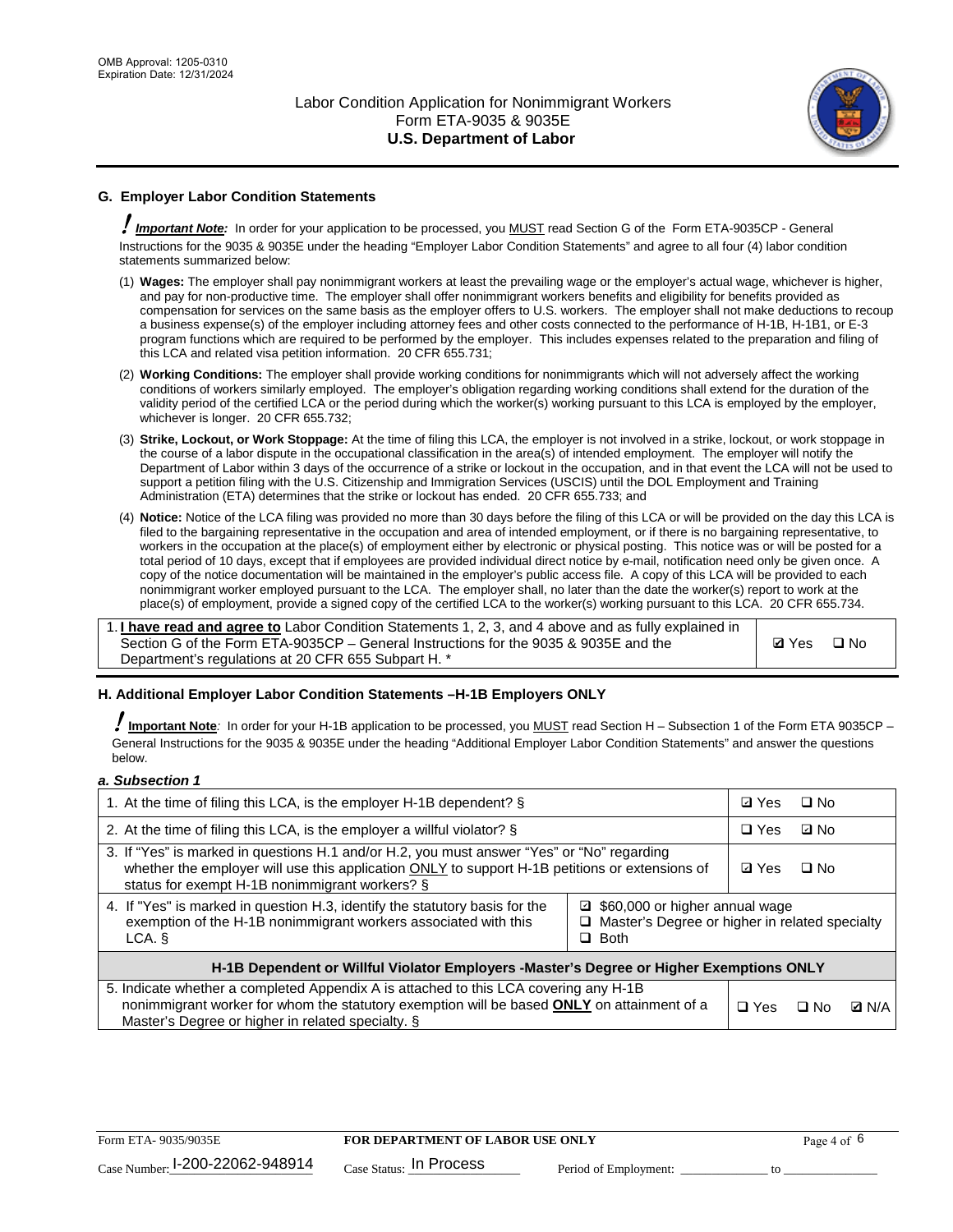

**If you marked "Yes" to questions H.a.1 (H-1B dependent) and/or H.a.2 (H-1B willful violator) and "No" to question H.a.3 (exempt H-1B nonimmigrant workers), you MUST read Section H – Subsection 2 of the Form ETA 9035CP – General Instructions for the 9035 & 9035E under the heading "Additional Employer Labor Condition Statements" and indicate your agreement to all three (3) additional statements summarized below.**

#### *b. Subsection 2*

- A. **Displacement:** An H-1B dependent or willful violator employer is prohibited from displacing a U.S. worker in its own workforce within the period beginning 90 days before and ending 90 days after the date of filing of the visa petition. 20 CFR 655.738(c);
- B. **Secondary Displacement:** An H-1B dependent or willful violator employer is prohibited from placing an H-1B nonimmigrant worker(s) with another/secondary employer where there are indicia of an employment relationship between the nonimmigrant worker(s) and that other/secondary employer (thus possibly affecting the jobs of U.S. workers employed by that other employer), unless and until the employer subject to this LCA makes the inquiries and/or receives the information set forth in 20 CFR 655.738(d)(5) concerning that other/secondary employer's displacement of similarly employed U.S. workers in its workforce within the period beginning 90 days before and ending 90 days after the date of such placement. 20 CFR 655.738(d). Even if the required inquiry of the secondary employer is made, the H-1B dependent or willful violator employer will be subject to a finding of a violation of the secondary displacement prohibition if the secondary employer, in fact, displaces any U.S. worker(s) during the applicable time period; and
- C. **Recruitment and Hiring:** Prior to filing this LCA or any petition or request for extension of status for nonimmigrant worker(s) supported by this LCA, the H-1B dependent or willful violator employer must take good faith steps to recruit U.S. workers for the job(s) using procedures that meet industry-wide standards and offer compensation that is at least as great as the required wage to be paid to the nonimmigrant worker(s) pursuant to 20 CFR 655.731(a). The employer must offer the job(s) to any U.S. worker who applies and is equally or better qualified for the job than the nonimmigrant worker. 20 CFR 655.739.

| 6. I have read and agree to Additional Employer Labor Condition Statements A, B, and C above and |       |           |
|--------------------------------------------------------------------------------------------------|-------|-----------|
| as fully explained in Section H – Subsections 1 and 2 of the Form ETA 9035CP – General           | □ Yes | $\Box$ No |
| Instructions for the 9035 & 9035E and the Department's regulations at 20 CFR 655 Subpart H. §    |       |           |

#### **I. Public Disclosure Information**

! **Important Note***:* You must select one or both of the options listed in this Section.

**sqrt** Employer's principal place of business □ Place of employment

#### **J. Notice of Obligations**

A. Upon receipt of the certified LCA, the employer must take the following actions:

- o Print and sign a hard copy of the LCA if filing electronically (20 CFR 655.730(c)(3));<br>
Maintain the original signed and certified LCA in the employer's files (20 CFR 655.7
- Maintain the original signed and certified LCA in the employer's files (20 CFR 655.705(c)(2); 20 CFR 655.730(c)(3); and 20 CFR 655.760); and
- o Make a copy of the LCA, as well as necessary supporting documentation required by the Department of Labor regulations, available for public examination in a public access file at the employer's principal place of business in the U.S. or at the place of employment within one working day after the date on which the LCA is filed with the Department of Labor (20 CFR 655.705(c)(2) and 20 CFR 655.760).
- B. The employer must develop sufficient documentation to meet its burden of proof with respect to the validity of the statements made in its LCA and the accuracy of information provided, in the event that such statement or information is challenged (20 CFR 655.705(c)(5) and 20 CFR 655.700(d)(4)(iv)).
- C. The employer must make this LCA, supporting documentation, and other records available to officials of the Department of Labor upon request during any investigation under the Immigration and Nationality Act (20 CFR 655.760 and 20 CFR Subpart I).

*I declare under penalty of perjury that I have read and reviewed this application and that to the best of my knowledge, the*  information contained therein is true and accurate. I understand that to knowingly furnish materially false information in the *preparation of this form and any supplement thereto or to aid, abet, or counsel another to do so is a federal offense punishable by fines, imprisonment, or both (18 U.S.C. 2, 1001,1546,1621).*

| 1. Last (family) name of hiring or designated official *   2. First (given) name of hiring or designated official *   3. Middle initial §<br>Vidyadharan | Saniav           |  |
|----------------------------------------------------------------------------------------------------------------------------------------------------------|------------------|--|
| 4. Hiring or designated official title *<br>Chief Legal Officer                                                                                          |                  |  |
| 5. Signature *                                                                                                                                           | 6. Date signed * |  |

| Form ETA-9035/9035E                         | <b>FOR DEPARTMENT OF LABOR USE ONLY</b> |                       | Page 5 of 6 |
|---------------------------------------------|-----------------------------------------|-----------------------|-------------|
| $_{\text{Case Number:}}$ I-200-22062-948914 | $_{\rm Case~S status:}$ In Process      | Period of Employment: |             |